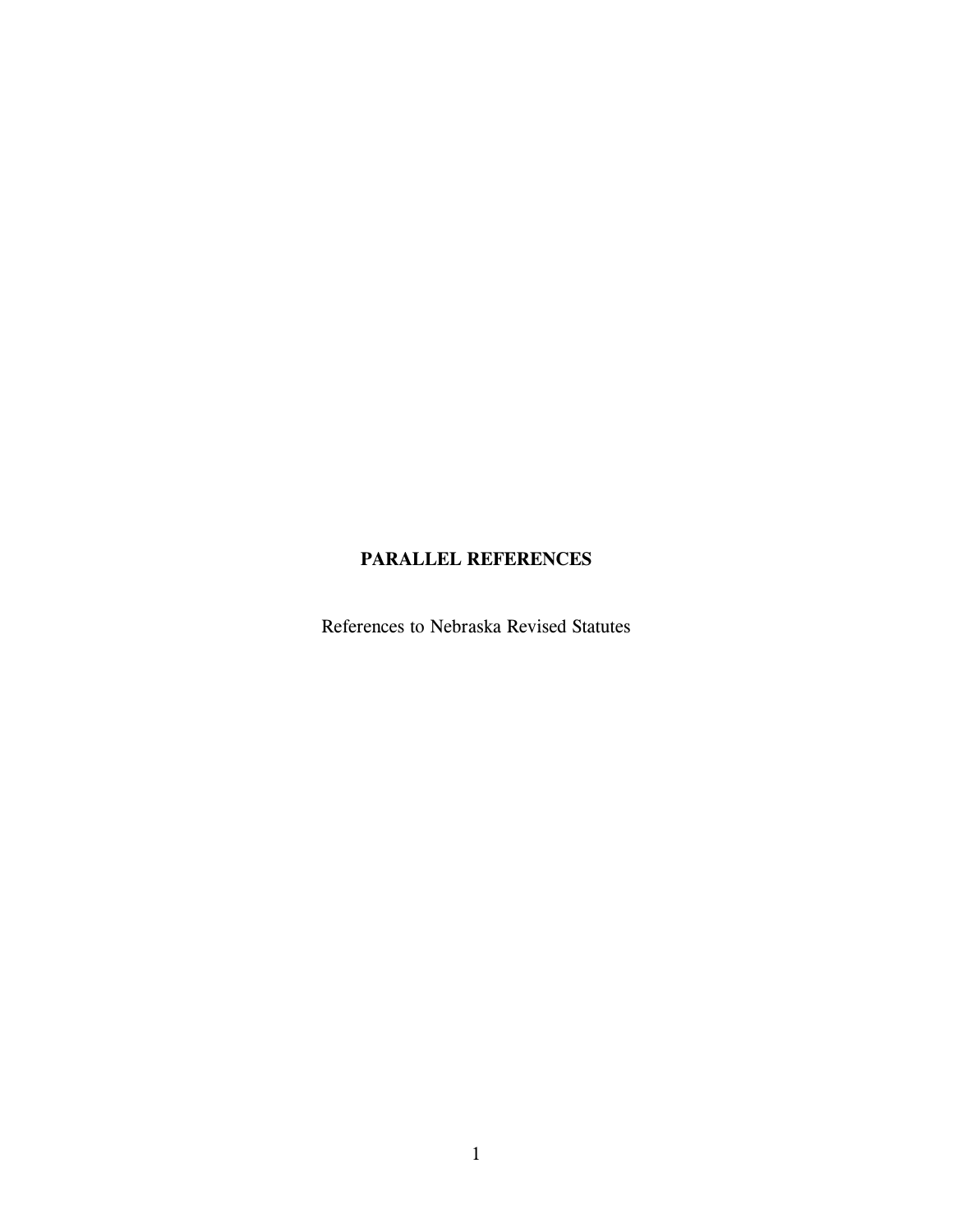## **REFERENCES TO NEBRASKA REVISED STATUTES**

| <b>Neb. RS Cite</b> | <b>Code Section</b> |
|---------------------|---------------------|
| 9-701               | 134.03              |
| $10-101 - 10-143$   | 35.12               |
| $10-606 - 10-612$   | 35.12               |
| Ch. 11, art. 1      | 32.61               |
| 11-101              | 33.31               |
| 11-103              | 33.30               |
| 11-104              | 33.30               |
| 11-105              | 33.30               |
| 11-109              | 33.30               |
| 11-110              | 33.30               |
| 11-111              | 33.30               |
| 11-112              | 33.30               |
| 11-113              | 33.30               |
| 11-114              | 33.30               |
| 11-115              | 33.30               |
| 11-116              | 33.30               |
| $11 - 117$          | 33.30               |
| 11-118              | 33.30               |
| 13-310              | 92.36               |
| 13-311              | 92.36               |
| 13-312              | 92.36               |
| 13-313              | 92.36               |
| 13-314              | 92.36               |
| 13-403              | 92.33               |
| 13-503              | 35.01               |
| 13-504              | 35.28               |
| 13-505              | 35.28               |
| 13-506              | 35.29               |
| 13-507              | 35.29               |
| 13-508              | 35.30               |
| 13-509              | 35.30               |
| 13-509.01           | 35.27               |
| 13-509.02           | 35.27               |
| 13-510              | 35.33               |
| 13-511              | 35.34               |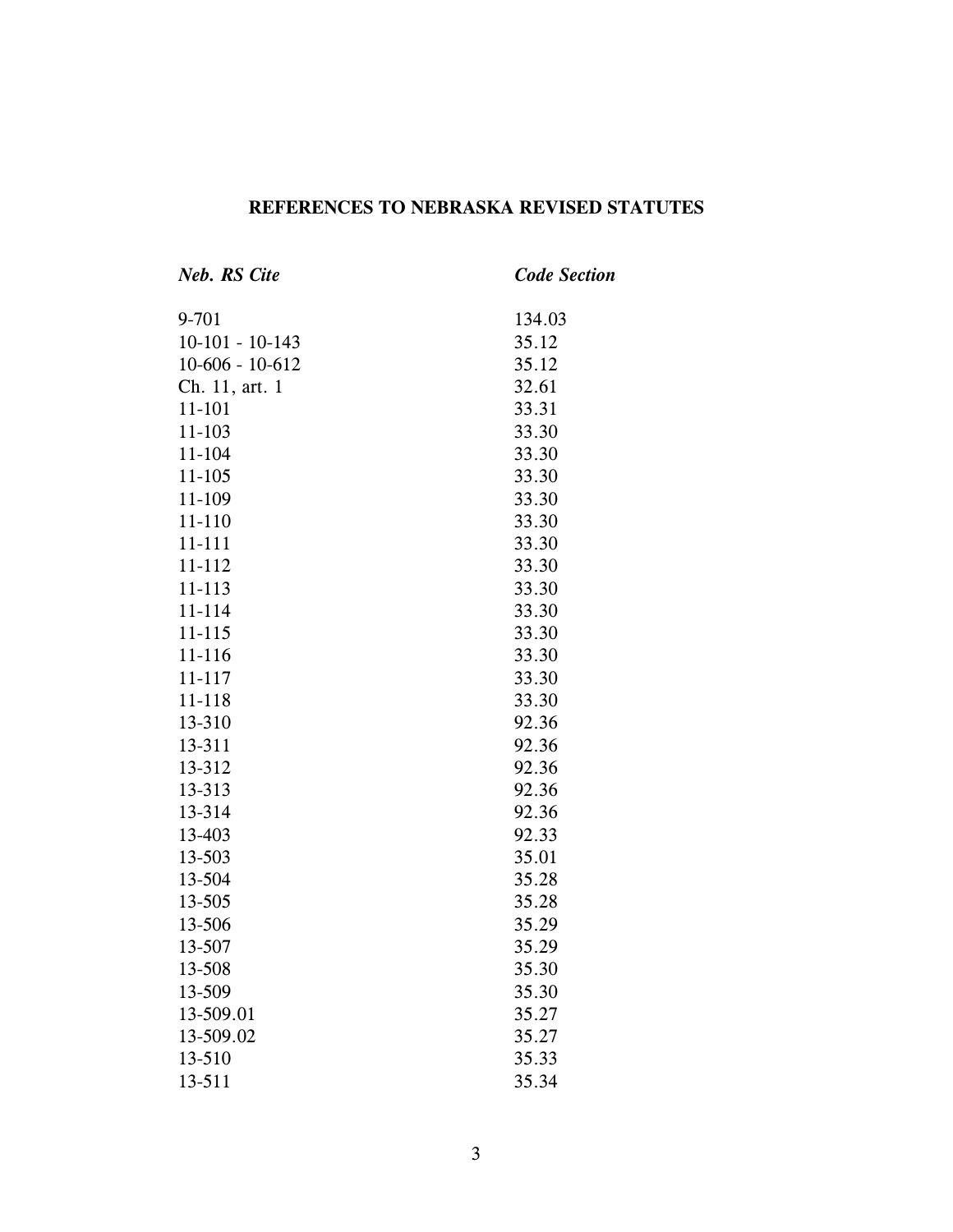| <b>Neb.</b> RS Cite   | <b>Code Section</b>               |
|-----------------------|-----------------------------------|
| $13 - 518 - 13 - 522$ | 35.29, 35.30, 35.34               |
| 13-606                | 35.02                             |
| 13-609                | 35.14                             |
| 13-903                | 35.05                             |
| 13-1802               | 32.62                             |
| 17-102                | 30.15                             |
| 17-103                | 30.15                             |
| 17-104                | 30.15                             |
| 17-105                | 33.04                             |
| 17-106                | 33.04                             |
| 17-107                | 30.01, 30.03, 31.01, 31.08, 32.63 |
| 17-108                | 33.45                             |
| 17-108.02             | 30.02, 30.15, 31.03               |
| 17-110                | 30.02                             |
| 17-111                | 30.02                             |
| 17-112                | 30.02                             |
| 17-113                | 30.02                             |
| 17-114                | 30.02                             |
| 17-117                | 30.02                             |
| 17-118                | 32.62                             |
| 17-119                | 31.12                             |
| 17-121                | 32.04, 91.01, 91.02               |
| 17-129                | 131.01                            |
| 17-138                | 93.06                             |
| 17-142                | 131.01, 131.03, 150.20            |
| 17-147                | 32.35                             |
| 17-148                | 30.16                             |
| 17-150                | 31.13                             |
| 17-405                | 31.13                             |
| $17-501 - 17-560$     | 31.10                             |
| 17-503                | 92.30                             |
| 17-503.01             | 92.30                             |
| 17-503.02             | 92.31                             |
| 17-505                | 10.99, 30.45                      |
| 17-506                | 35.45                             |
| 17-507                | 35.46                             |
| 17-508                | 92.66                             |
| 17-509                | 92.02                             |
| 17-509 - 17-521       | 92.53                             |
| $17-510 - 17-512$     | 92.02                             |
| 17-513 - 17-524       | 92.02                             |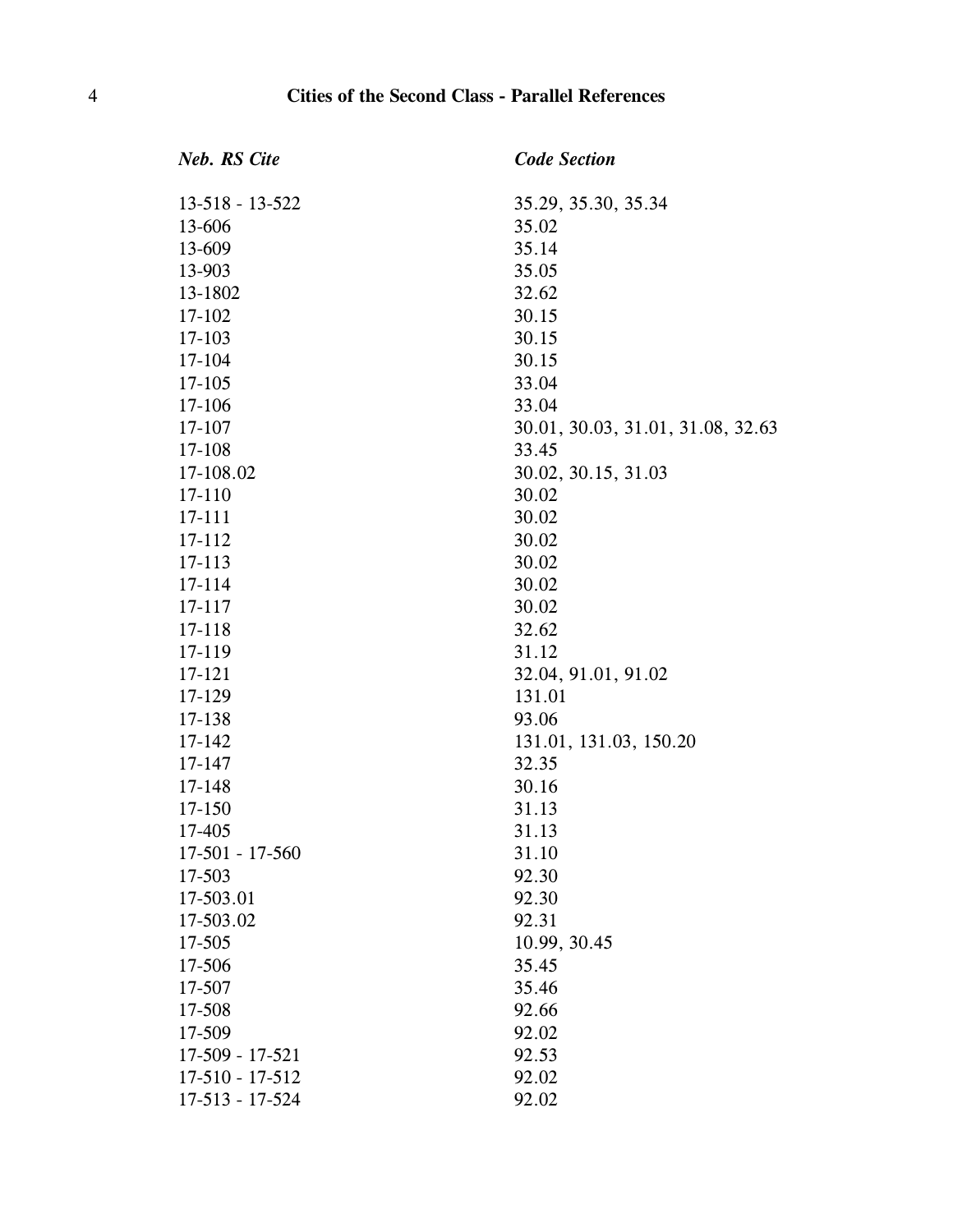| <b>Neb.</b> RS Cite | <b>Code Section</b>           |
|---------------------|-------------------------------|
| 17-522              | 92.53                         |
| 17-524              | 92.53                         |
| 17-525              | 110.01                        |
| 17-526              | 93.02, 93.09, 93.43, 93.44    |
| 17-538              | 50.05                         |
| 17-540              | 35.11                         |
| 17-541              | 31.10                         |
| 17-543              | 31.10                         |
| 17-547              | 93.02, 93.09                  |
| 17-548              | 93.09, 93.10                  |
| 17-555              | 91.23, 92.04, 131.02 - 131.04 |
| 17-556              | 131.01, 133.60                |
| 17-557              | 92.05, 92.77, 131.02, 131.03  |
| 17-557.01           | 92.05                         |
| 17-558              | 92.68, 92.69                  |
| 17-559              | 92.68, 92.69                  |
| 17-563              | 91.21, 91.24                  |
| 17-567              | 92.03, 92.65                  |
| 17-568              | 31.13                         |
| 17-568.01           | 31.13, 35.03                  |
| 17-568.02           | 35.03                         |
| 17-602              | 34.03                         |
| 17-604              | 31.01, 33.30, 33.45           |
| 17-605              | 31.04                         |
| 17-606              | 31.05                         |
| 17-607              | 35.09                         |
| 17-608              | 35.11                         |
| 17-609              | 35.11                         |
| 17-610              | 31.06                         |
| 17-611              | 33.45                         |
| 17-612              | 33.45                         |
| 17-613              | $30.48, 30.50 - 30.52, 35.03$ |
| 17-614              | 10.15, 30.48, 30.49, 30.53    |
| 17-615              | 30.51                         |
| 17-616              | 30.49                         |
| 17-701              | 35.25                         |
| 17-702              | 35.08, 35.49                  |
| 17-703              | 35.06                         |
| 17-706              | 35.31                         |
| 17-708              | 35.04                         |
| 17-709              | 35.04                         |
| 17-710              | 35.07                         |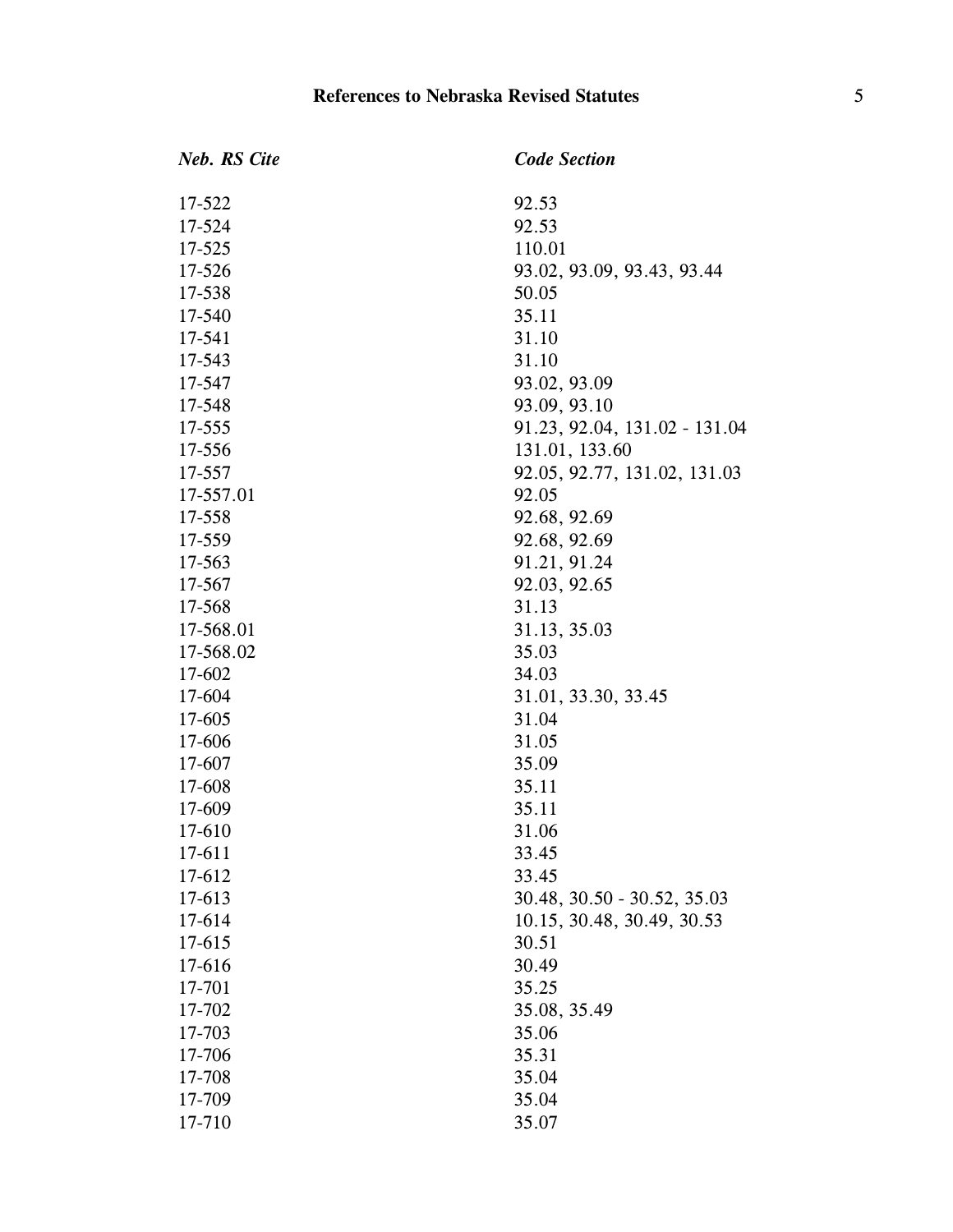| <b>Neb.</b> RS Cite | <b>Code Section</b>                         |
|---------------------|---------------------------------------------|
| 17-711              | 35.04                                       |
| 17-714              | 35.05                                       |
| 17-715              | 35.05                                       |
| 17-718              | 32.35                                       |
| 17-720              | 35.09                                       |
| 17-801              | 32.06                                       |
| 17-802              | 32.06                                       |
| 17-802.01           | 32.06                                       |
| 17-803              | 35.11                                       |
| 17-804              | 31.10                                       |
| 17-805              | 32.06                                       |
| 17-806              | 32.06                                       |
| 17-807              | 32.06                                       |
| 17-808              | 32.06                                       |
| 17-810              | 32.06                                       |
| 17-919              | 31.13                                       |
| 17-920              | 131.05                                      |
| 17-948 - 17-952     | 90.01                                       |
| 17-948              | 90.01                                       |
| 17-949              | 90.01                                       |
| 17-951              | 90.01                                       |
| 17-952              | 32.05, 90.01                                |
| 17-953 et seq.      | 32.35                                       |
| 17-953              | 92.31                                       |
| 17-953.01           | 92.31                                       |
| 17-954              | 92.31                                       |
| 17-1001             | 91.21                                       |
| 18-131              | 30.50                                       |
| 18-132              | 10.16, 30.45                                |
| 18-305 - 18-312     | 33.46                                       |
| 18-412.01           | 35.03                                       |
| 18-503              | 50.05                                       |
| 18-1001 - 18-1006   | 92.30                                       |
| 18-1208             | 110.01                                      |
| 18-1214             | 35.51                                       |
| 18-1216             | 35.06                                       |
| 18-1701             | 31.04                                       |
| 18-1705             | 92.66                                       |
| 18-1720             | 10.99, 91.20, 91.21, 130.03, 133.02, 150.36 |
| 18-1722             | 10.99, 150.40                               |
| 18-1722.01          | 150.37                                      |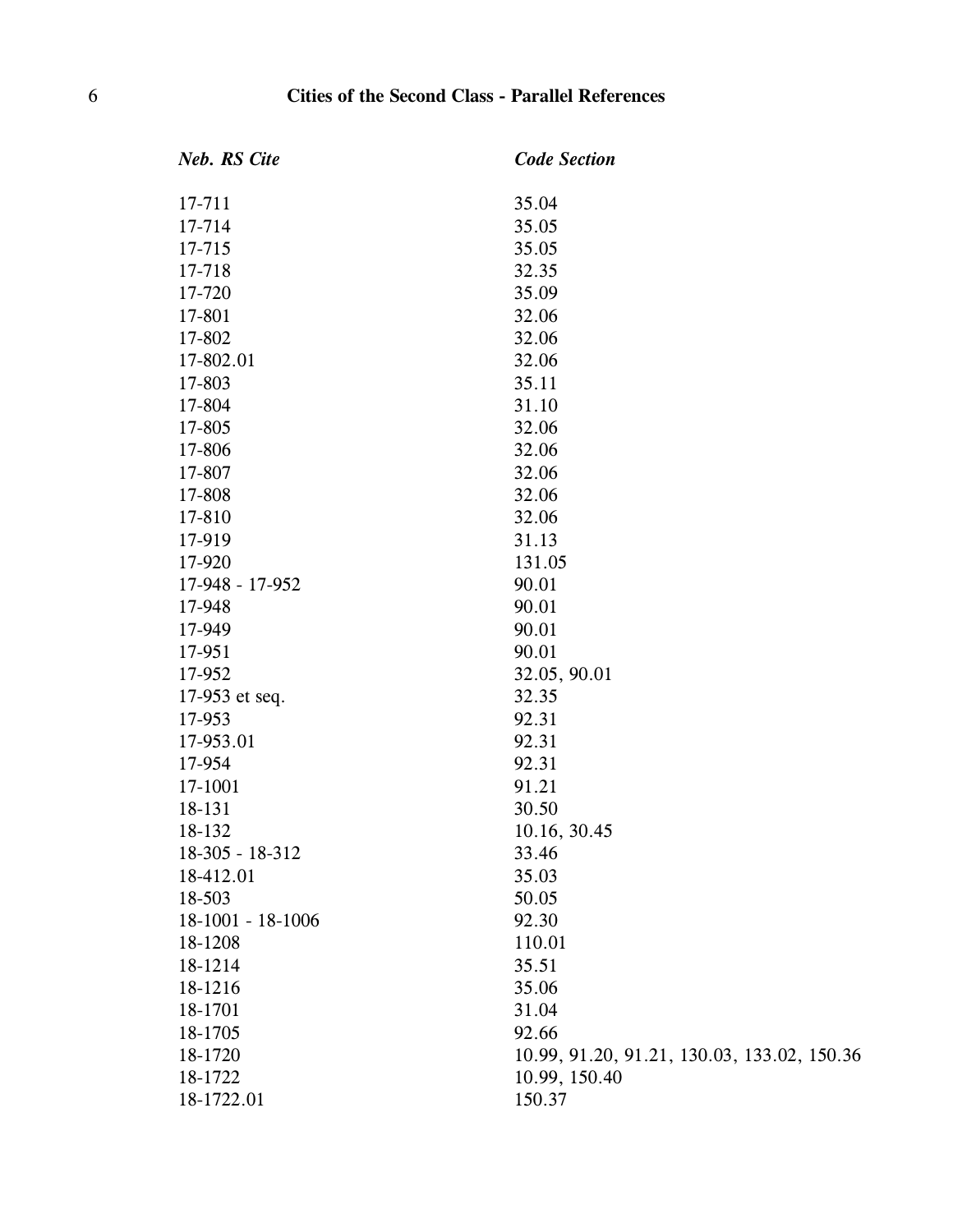| <b>Neb. RS Cite</b> | <b>Code Section</b> |
|---------------------|---------------------|
| 18-1743             | 150.03              |
| 18-1748             | 92.72               |
| 18-1751             | 92.02               |
| 18-1752             | 91.25               |
| 18-1755             | 92.34               |
| 18-1756             | 35.03               |
| 18-1801 - 18-1805   | 35.12               |
| 18-2001 - 18-2004   | 92.67               |
| 18-2003             | 92.67               |
| 18-2005             | 92.66               |
| 18-2102.01          | 32.02               |
| 18-2715             | 32.02               |
| 18-2803             | 35.35               |
| 18-2804             | 35.02, 35.35        |
| 18-2805             | 35.35               |
| 18-2806             | 35.35               |
| 18-2807             | 35.35               |
| 18-2808             | 35.35               |
| 19-613              | 30.15               |
| 19-710              | 91.22               |
| 19-901 et seq.      | 32.02, 32.03        |
| 19-901              | 32.03               |
| 19-901 - 19-914     | 32.03               |
| 19-901 - 19-915     | 32.03               |
| 19-903              | 32.02               |
| 19-903 - 19-904.01  | 32.03               |
| 19-907              | 32.03               |
| 19-908              | 32.03               |
| 19-909              | 32.03               |
| 19-910              | 32.03               |
| 19-912              | 32.03               |
| 19-912.01           | 32.03               |
| 19-915              | 30.53               |
| 19-916              | 32.02               |
| 19-922              | 30.45               |
| 19-924 - 19-933     | 32.02               |
| 19-926              | 32.02               |
| 19-927              | 32.02               |
| 19-928              | 32.02               |
| 19-929              | 32.02               |
| $19-929(3)$         | 32.03               |
| 19-930 - 19-933     | 32.02               |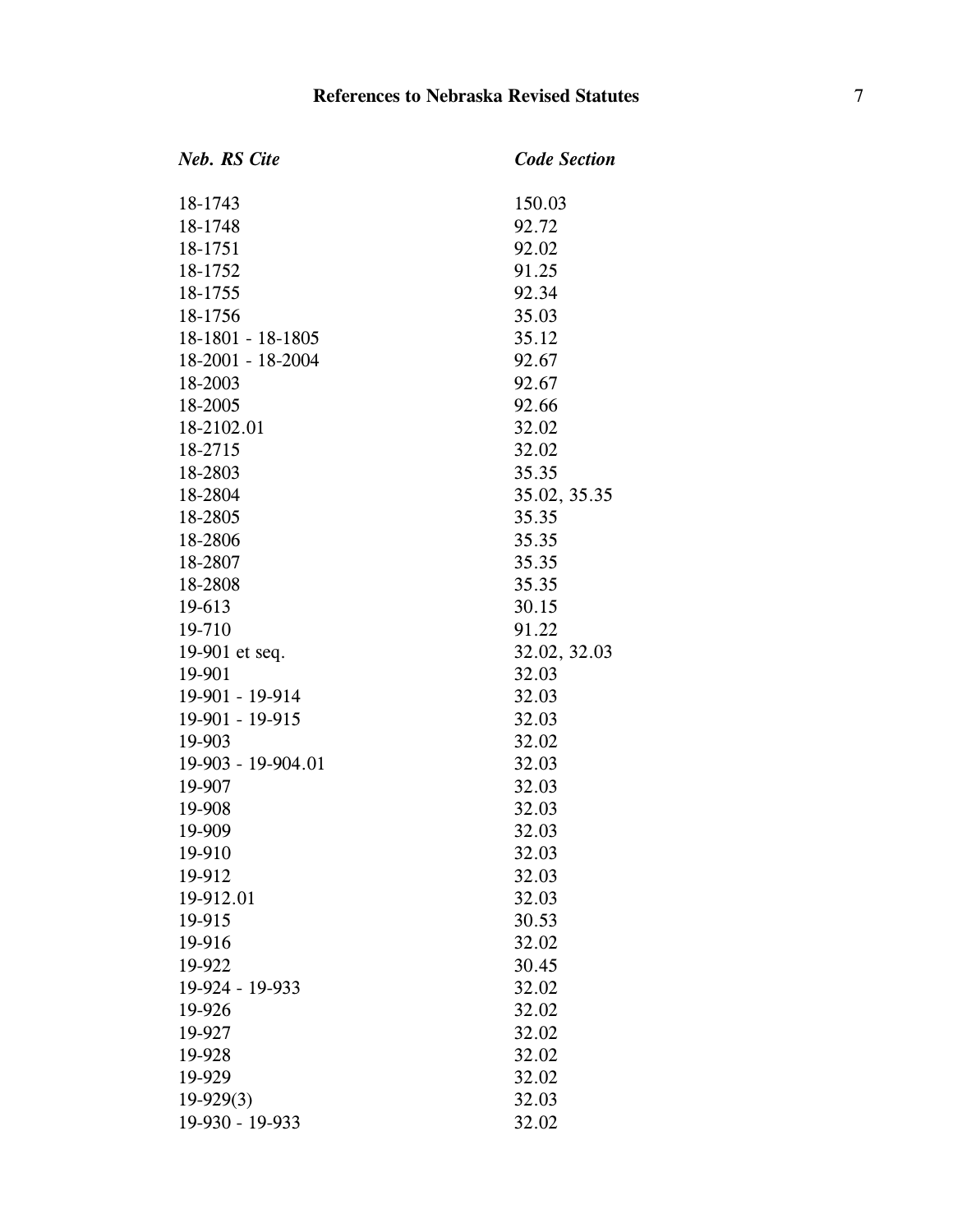| <b>Neb. RS Cite</b> | <b>Code Section</b> |
|---------------------|---------------------|
| 19-1101             | 31.05               |
| 19-1102             | 31.04               |
| 19-1103             | 31.04, 31.05        |
| 19-1301             | 35.08               |
| 19-1302             | 35.08               |
| 19-1303             | 35.08               |
| 19-1304             | 35.08               |
| 19-1309             | 35.47               |
| 19-1310             | 35.47               |
| 19-1311             | 35.47               |
| 19-1312             | 35.47               |
| 19-2416             | 92.66               |
| 19-2417 - 19-2419   | 92.53               |
| 19-2428 - 19-2431   | 92.02               |
| 19-2902             | 35.02               |
| 19-2903             | 35.02               |
| 19-2904             | 35.02               |
| 19-2905             | 35.02               |
| 19-2906 - 19-2909   | 35.02               |
| 19-3101             | 30.19               |
| 19-3701             | 30.52               |
| 20-203              | 93.45               |
| 23-114.02           | 32.03               |
| 23-122              | 31.04               |
| 25-505.01           | 34.10               |
| 25-1801             | 50.04               |
| 25-21, 275          | 50.04               |
| 25-21,276           | 50.04               |
| 25-21, 277          | 50.04               |
| 25-21,278           | 50.04               |
| 25-2703             | 30.45               |
| Ch. 28, art. 3      | 111.22              |
| Ch. 28, art. 4      | 111.22              |
| Ch. 28, art. 7      | 111.22              |
| Ch. 28, art. 8      | 111.22              |
| Ch. 28, art. 10     | 111.22              |
| Ch. 28, art. 11     | 111.22              |
| Ch. 28, art. 12     | 111.22              |
| 28-318              | 134.01, 134.02      |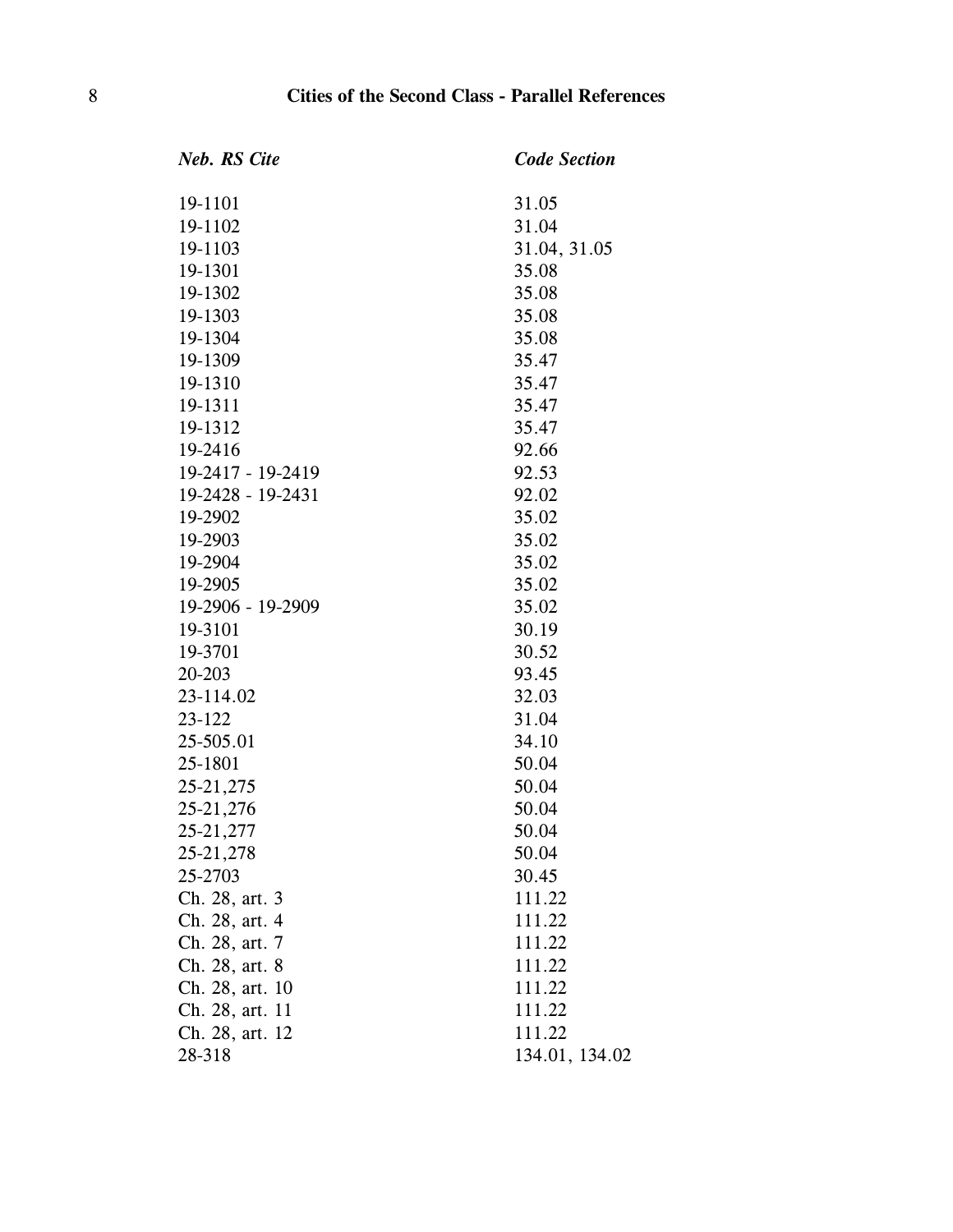| <b>Neb. RS Cite</b> | <b>Code Section</b>   |
|---------------------|-----------------------|
| 28-431              | 133.40                |
| 28-515.02           | 50.03                 |
| 28-519              | 130.01                |
| 28-520              | 93.45, 130.02         |
| 28-521              | 93.45, 130.02         |
| 28-523              | 90.02                 |
| 28-523              | 133.05                |
| 28-609              | 132.01                |
| 28-610              | 132.02                |
| 28-801              | 134.01                |
| 28-806              | 134.02                |
| 28-830              | 134.01                |
| 28-831              | 134.01                |
| 28-833              | 134.03                |
| 28-903              | 132.03                |
| 28-904              | 132.04                |
| 28-906              | 132.05                |
| 28-907              | 132.07                |
| 28-908              | 132.06                |
| 28-1008             | 93.06                 |
| 28-1009             | 93.06                 |
| 28-1012             | 93.06                 |
| 28-1101             | 134.03                |
| 28-1102             | 134.03                |
| 28-1103             | 134.03                |
| 28-1104             | 134.03                |
| 28-1107             | 134.03                |
| 28-1108             | 134.03                |
| 28-1109             | 134.03                |
| 28-1110             | 134.03                |
| 28-1111             | 134.03                |
| 28-1112             | 134.03                |
| 28-1113             | 134.03                |
| 28-1117             | 134.03                |
| 28-1303             | 133.06                |
| 28-1304             | 133.03                |
| 28-1321             | 91.21, 130.03, 133.01 |
| 28-1418             | 133.20                |
| 28-1419             | 133.21                |
| 28-1420             | 112.01                |
| 28-1420 - 28-1429   | 112.02                |
| 28-1421             | 112.01                |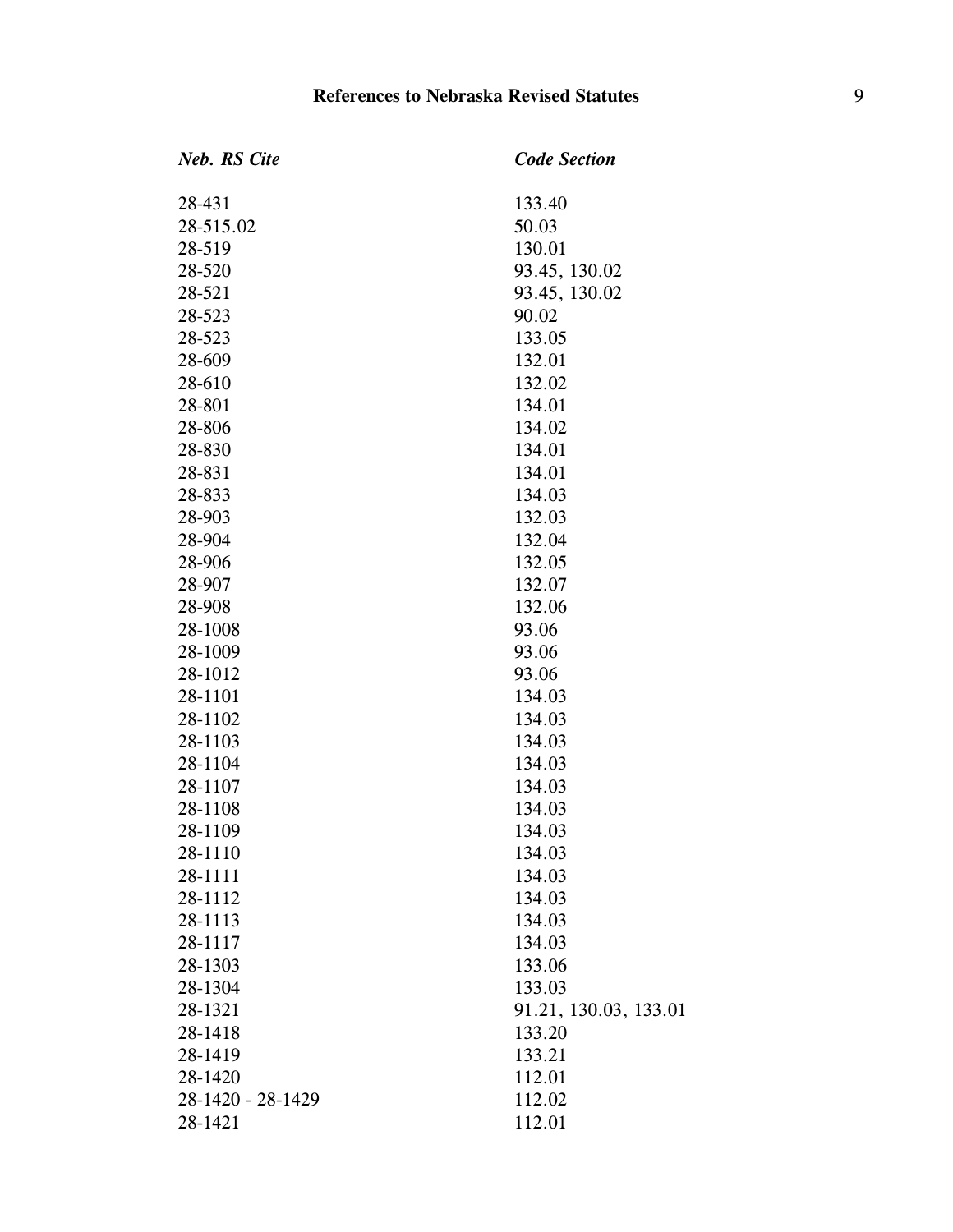| <b>Neb. RS Cite</b>   | <b>Code Section</b> |
|-----------------------|---------------------|
| 28-1422               | 112.02              |
| 28-1423               | 112.03              |
| 28-1424               | 112.04              |
| 28-1425               | 112.04, 112.07      |
| 28-1426               | 112.05              |
| 28-1427               | 133.22              |
| 28-1428               | 112.06              |
| 28-1429               | 112.07              |
| 28-1465               | 32.62               |
| 28-1466               | 32.62               |
| 28-1472               | 32.62               |
| 28-1601               | 134.03              |
| 29-215                | 32.62               |
| 29-422 - 29-429       | 93.06               |
| Ch. 29, art. 8        | 93.26               |
| 32-101                | 30.15, Ch. 34       |
| 32-109                | 30.02, 30.15        |
| 32-110                | 34.03               |
| 32-115                | 34.03               |
| 32-404                | 34.01, 34.05        |
| 32-405                | 34.04               |
| 32-533                | 30.01, 30.15        |
| 32-552                | 30.15               |
| 32-553                | 30.15               |
| 32-554                | 30.15               |
| 32-556                | 34.01               |
| 32-557                | 30.15, 34.06        |
| 32-559                | 34.04               |
| 32-560                | 30.03, 30.18, 30.19 |
| 32-560 - 32-572       | 30.03, 30.18        |
| 32-561                | 30.03, 30.18        |
| $32 - 567 - 32 - 570$ | 34.10               |
| 32-568                | 30.03, 30.18        |
| 32-569                | 30.18               |
| 32-603                | 30.02, 30.15        |
| 32-604                | 30.15               |
| 32-606                | 34.07               |
| 32-607                | 34.07               |
| 32-608                | 34.08, 34.09        |
| 32-615                | 34.09               |
| 32-616                | 34.09               |
| 32-617                | 34.09               |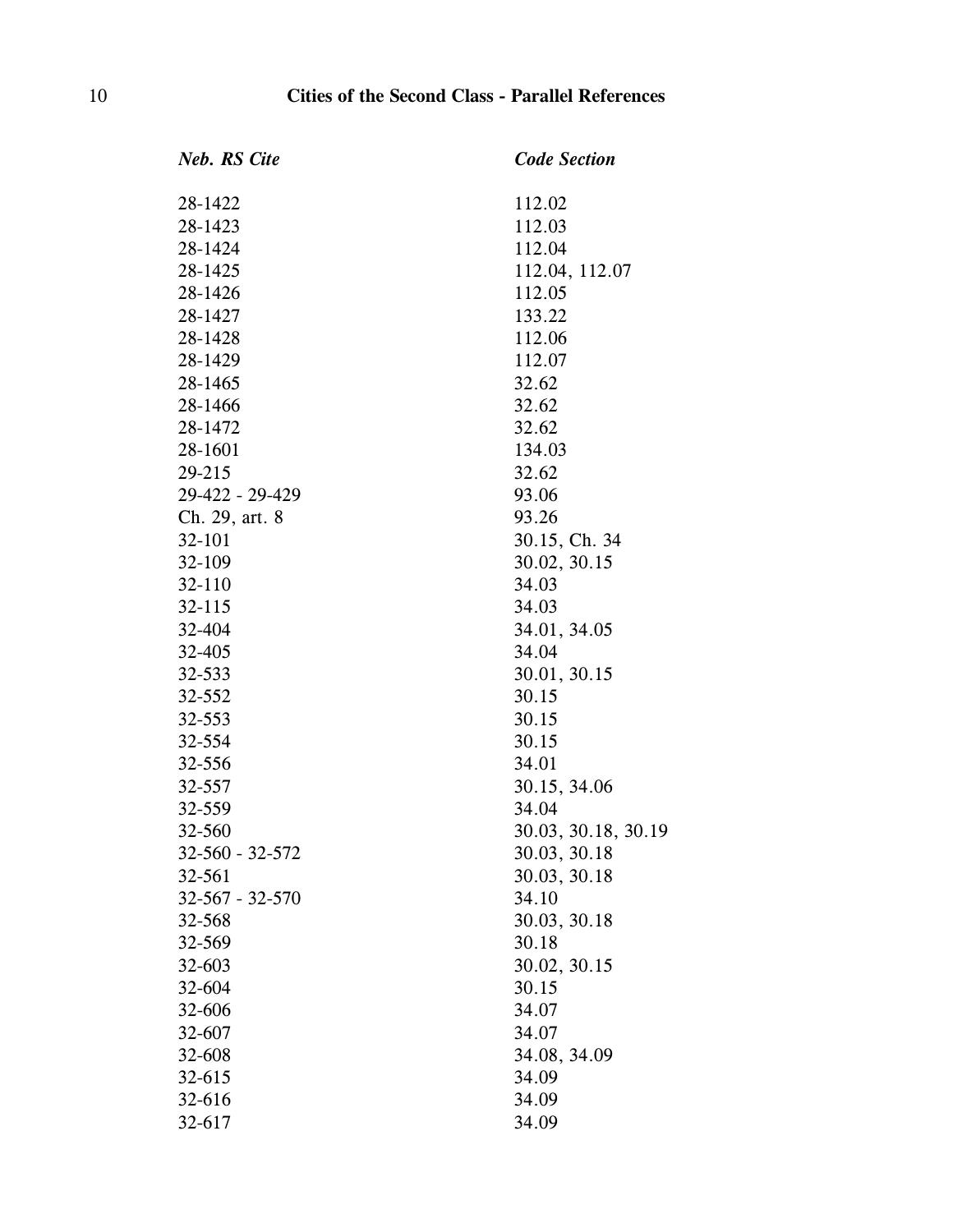| <b>Neb.</b> RS Cite   | <b>Code Section</b> |
|-----------------------|---------------------|
| 32-618                | 34.09               |
| 32-621                | 34.09               |
| 32-622                | 34.07               |
| 32-625                | 34.07               |
| $32 - 625(2)$         | 34.09               |
| 32-627                | 34.07               |
| 32-628                | 34.09               |
| $32 - 628 - 32 - 631$ | 35.48               |
| 32-629                | 34.09, 34.10        |
| 32-630                | 34.09, 34.10        |
| 32-802                | 34.02, 35.48        |
| 32-952 - 32-959       | 34.04               |
| 32-1301               | 34.10               |
| 32-1302               | 34.10               |
| 32-1303               | 34.10               |
| 32-1304               | 34.10               |
| 32-1305               | 34.10               |
| 32-1306               | 34.10               |
| 32-1307               | 34.10               |
| 32-1308               | 30.03, 30.18, 34.10 |
| 32-1309               | 34.10               |
| 32-1525               | 34.11               |
| 33-139.01             | 32.37               |
| 35-102                | 32.37               |
| 35-103                | 32.37               |
| 35-106                | 110.01              |
| 35-108                | 32.37               |
| 37-1254.01            | 32.62               |
| 37-1254.02            | 32.62               |
| 39-301                | 131.03              |
| 39-302                | 131.03              |
| 39-307                | 133.04              |
| 39-2512               | 31.12               |
| 43-248                | 134.01              |
| $45-601 - 45-622$     | 35.13               |
| 45-623                | 35.13               |
| 46-1212               | 92.35               |
| 48-115                | 32.37               |
| 48-1503               | 35.03               |
| $49 - 801(16)$        | 10.05               |
| 49-1408               | 33.46               |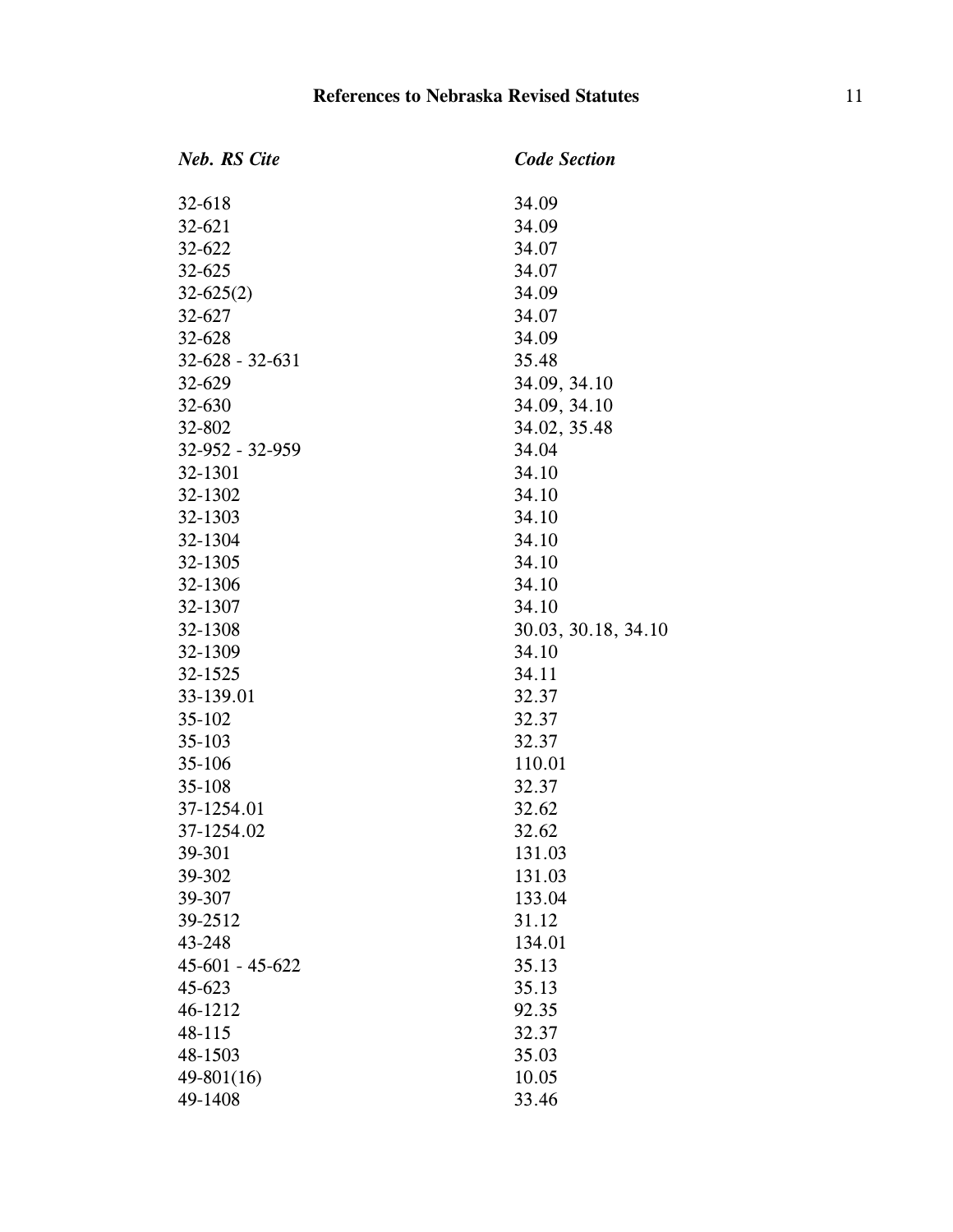| <b>Neb. RS Cite</b>   | <b>Code Section</b> |
|-----------------------|---------------------|
| 49-1425               | 33.46               |
| 49-1499.03            | 33.46               |
| 49-1499.04            | 33.46               |
| 49-14,102             | 33.46               |
| 49-14, 103.01         | 33.46               |
| 49-14, 103.02         | 33.46               |
| 49-14, 103.03         | 33.46               |
| 49-14, 103.04         | 33.46               |
| 49-14, 103.05         | 33.46               |
| 49-14, 103.06         | 33.46               |
| $51-201 - 51-219$     | 32.01, 90.16        |
| 51-201                | 35.48, 90.15        |
| 51-201.01             | 90.20               |
| 51-202                | 32.01               |
| 51-204                | 32.01               |
| 51-205                | 90.16               |
| 51-206                | 90.19               |
| 51-207                | 90.16               |
| 51-209                | 90.15               |
| 51-210                | 90.17               |
| 51-211                | 90.16, 90.20, 90.21 |
| 51-212                | 90.20               |
| 51-213                | 90.22               |
| 51-214                | 90.23               |
| 51-215                | 35.08, 90.24        |
| 51-216                | 35.08, 90.18        |
| 51-501                | 35.48               |
| 52-601.01 to 52-605   | 133.40              |
| 53-103.01 - 53-103.42 | 111.01, 133.24      |
| 53-103.23             | 133.23              |
| 53-116.01             | 111.24              |
| 53-118                | 111.47              |
| $53 - 123.04(3)$      | 133.25              |
| $53 - 123.11(1)(c)$   | 133.25              |
| 53-124                | 111.23, 111.26      |
| 53-124.01             | 111.23              |
| 53-124.12             | 111.26              |
| 53-125                | 111.22              |
| 53-131                | 111.23              |
| 53-132                | 110.01, 111.23      |
| 53-133                | 111.23, 111.45      |
| 53-134                | 111.23              |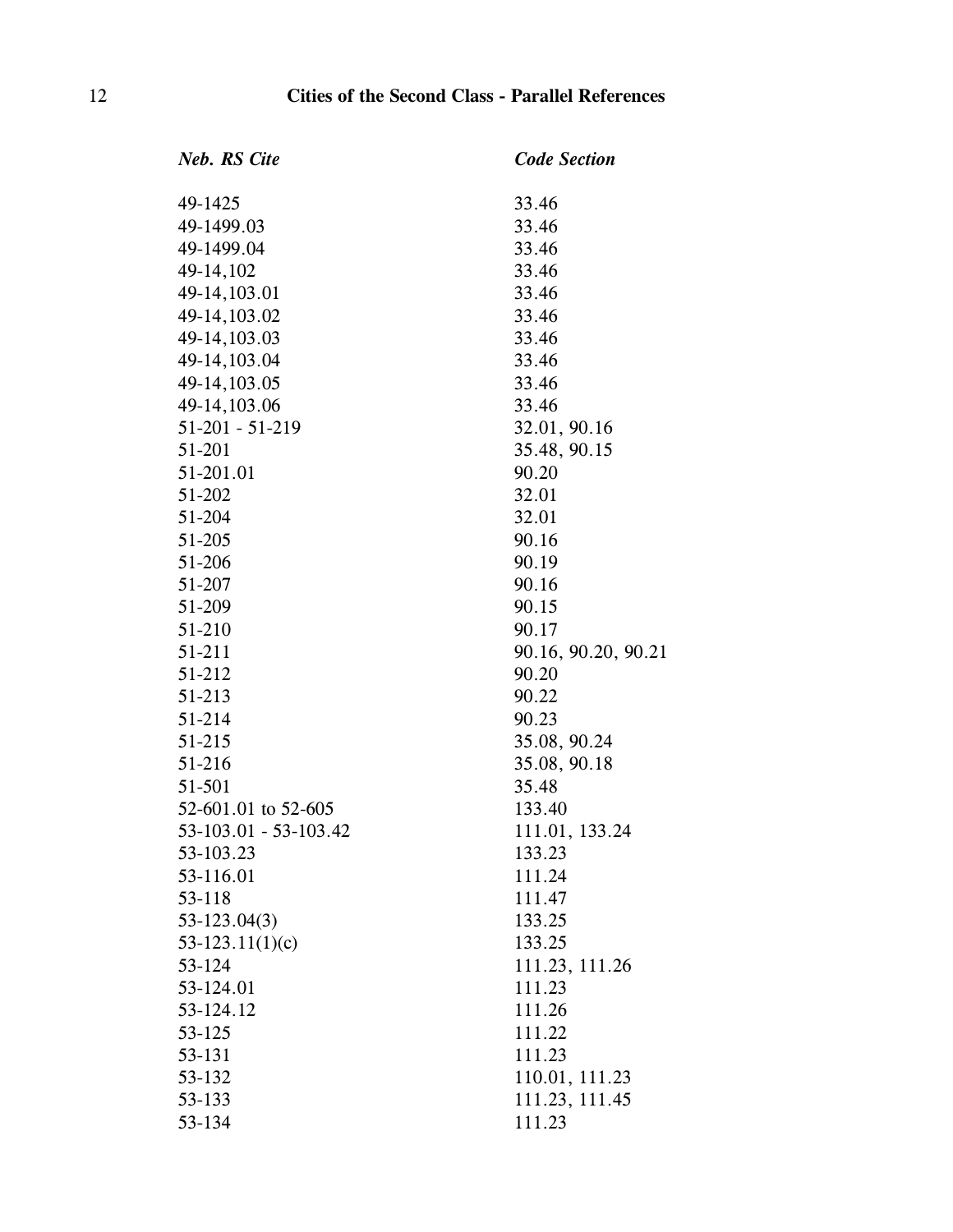| <b>Neb. RS Cite</b> | <b>Code Section</b>    |
|---------------------|------------------------|
| 53-134.03           | 111.23, 111.47, 111.51 |
| 53-134.04           | 111.30                 |
| 53-135              | 111.25                 |
| 53-135.01           | 111.23, 111.25         |
| 53-148              | 111.27                 |
| 53-160              | 110.01                 |
| 53-167.02           | 111.52                 |
| 53-167.03           | 111.52                 |
| 53-168.06           | 111.20                 |
| 53-175              | 111.21                 |
| 53-177              | 111.45                 |
| 53-177.01           | 111.45                 |
| 53-178              | 111.46                 |
| 53-179              | 111.48                 |
| 53-180              | 111.02                 |
| 53-180.01           | 133.23                 |
| 53-180.02           | 133.24                 |
| 53-180.05           | 133.23                 |
| 53-183              | 111.49                 |
| 53-184              | 111.50                 |
| 53-186              | 111.03                 |
| $53-186(2)$         | 111.03                 |
| 53-186.01           | 111.03                 |
| 53-194.03           | 111.21                 |
| 53-1,101            | 111.28                 |
| 53-1,102            | 111.29                 |
| 53-1,115            | 111.30                 |
| 53-1,121            | 111.04                 |
| 54-601              | 93.43                  |
| 54-602              | 93.43                  |
| 54-603              | 93.40                  |
| 54-605              | 93.41                  |
| 54-606              | 93.43                  |
| 54-607              | 93.02                  |
| 54-617              | 93.45                  |
| 54-618              | 93.45                  |
| 54-619              | 93.45                  |
| 54-620              | 93.45                  |
| 54-621              | 93.45                  |
| 54-622.01           | 93.45                  |
| 54-623              | 93.45                  |
| 54-907 - 54-912     | 93.07                  |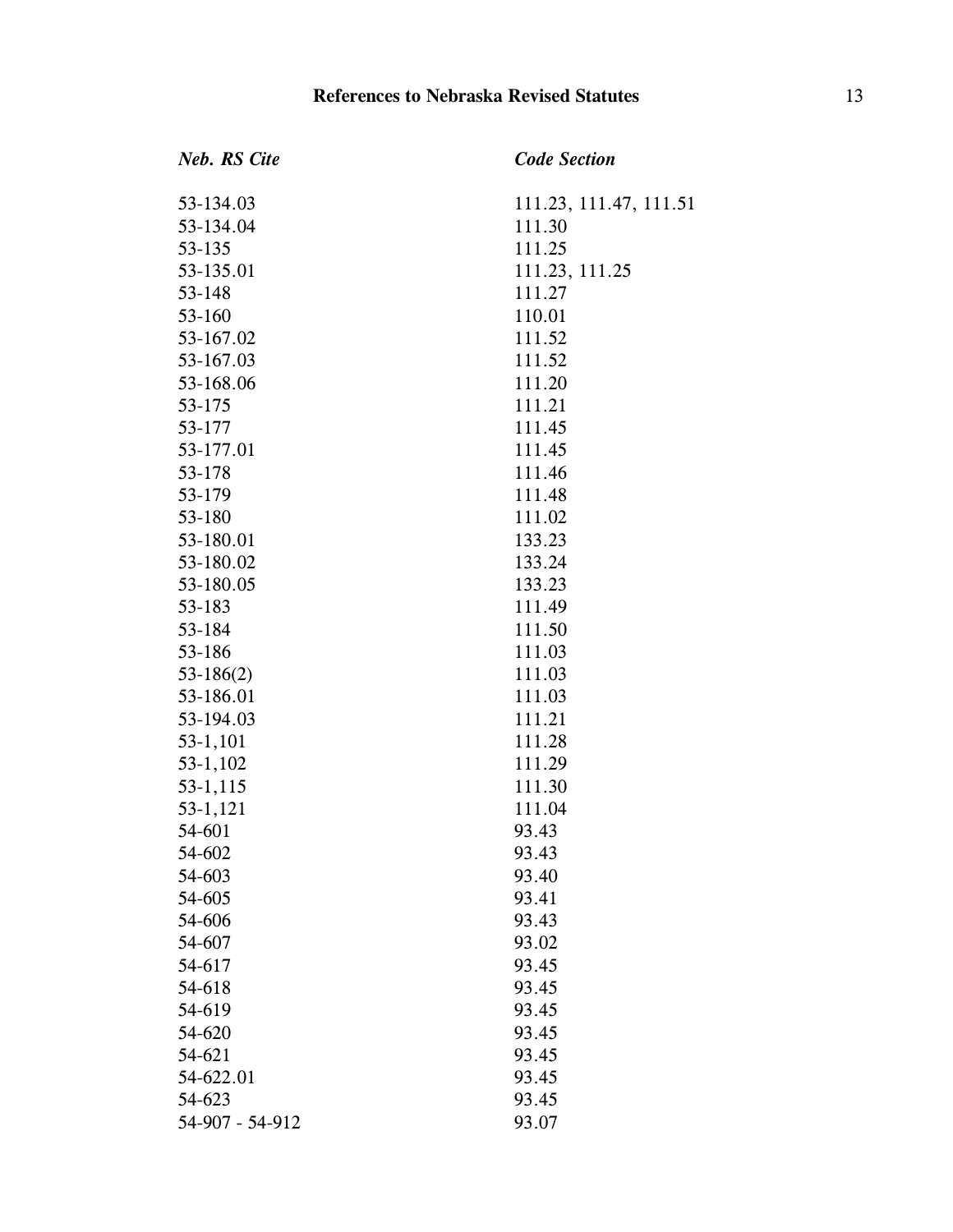| <b>Neb. RS Cite</b>   | <b>Code Section</b>  |
|-----------------------|----------------------|
| 54-911                | 93.07                |
| 54-912                | 93.07                |
| 55-133                | 70.01                |
| 60-169                | 133.40               |
| 60-301                | 35.51, 72.09, 133.40 |
| 60-376                | 133.40               |
| 60-462                | 70.07                |
| $60-4, 163$           | 32.62                |
| 60-4,164              | 32.62                |
| 60-601                | Ch. 70               |
| $60 - 606 - 60 - 676$ | 70.01                |
| 60-607                | 70.01                |
| 60-610                | 70.01                |
| 60-613                | 70.01                |
| 60-624                | 70.01                |
| 60-631                | 70.01                |
| 60-638                | 70.01                |
| 60-646                | 70.01                |
| 60-654                | 70.01                |
| 60-656                | 70.01                |
| 60-658.01             | 70.01                |
| 60-661                | 70.01                |
| 60-669                | 70.01                |
| 60-670                | 70.01                |
| 60-671                | 70.01                |
| 60-672                | 70.01                |
| 60-676                | 70.01                |
| 60-678                | 70.02                |
| 60-680                | 70.03, 72.01         |
| 60-681                | 70.04                |
| 60-682                | 70.99                |
| 60-682.01             | 71.99                |
| 60-683                | 70.07                |
| $60-684 - 60-694.01$  | 70.99                |
| 60-689                | 70.99                |
| 60-6,108              | 70.05                |
| $60-6, 110$           | 70.08                |
| 60-6,114              | 70.10                |
| 60-6,118              | 70.01                |
| 60-6,119              | 70.09                |
| 60-6,121              | 70.06                |
| 60-6,129              | 71.03                |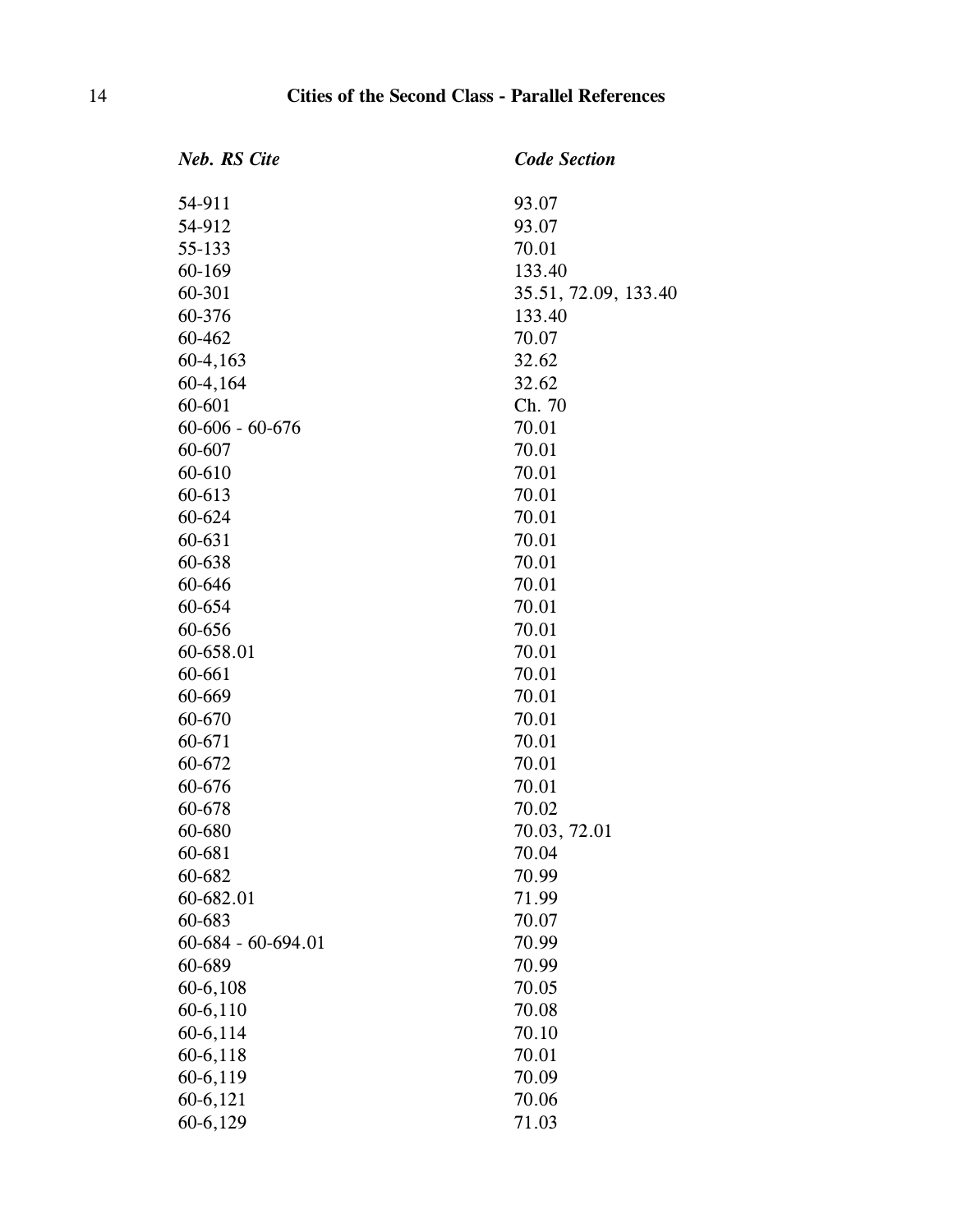| <b>Neb.</b> RS Cite   | <b>Code Section</b> |
|-----------------------|---------------------|
| 60-6,130              | 71.04               |
| 60-6,138              | 71.01               |
| 60-6,148              | 71.02               |
| 60-6,164              | 72.02               |
| $60-6, 165$           | 72.51               |
| 60-6,166              | 72.03               |
| 60-6,167              | 72.12               |
| 60-6,168              | 72.14               |
| 60-6,185              | 71.20               |
| 60-6,186              | 71.21               |
| 60-6,187              | 71.21, 71.23        |
| 60-6,188              | 71.21, 71.99        |
| 60-6,189              | 71.22               |
| 60-6,190              | 71.23               |
| 60-6,196              | 32.62               |
| 60-6,197              | 32.62               |
| 60-6,211.01           | 32.62               |
| 60-6,211.02           | 32.62               |
| 60-6,211.08           | 111.03, 133.25      |
| 60-6,250              | 71.05               |
| $60-6,288 - 60-6,290$ | 70.10               |
| 60-6,288              | 71.05               |
| 60-6,294              | 70.10               |
| 60-6,305              | 71.21, 71.23        |
| 60-6,313              | 71.21, 71.23        |
| 60-1901               | 133.40              |
| 60-1902               | 133.40              |
| 60-1903               | 133.40              |
| 60-1903.01            | 133.40              |
| 60-1903.02            | 133.40              |
| 60-1904               | 133.40              |
| 60-1905               | 133.40              |
| 60-1906               | 133.40              |
| 60-1907               | 133.40              |
| 60-1908               | 133.40              |
| 60-1909               | 133.40              |
| 60-1911               | 133.40              |
| 60-2410               | 133.40              |
| 66-489                | 110.01              |
| 66-489.02             | 110.01              |
| 66-4,140              | 110.01              |
| 66-4,145              | 110.01              |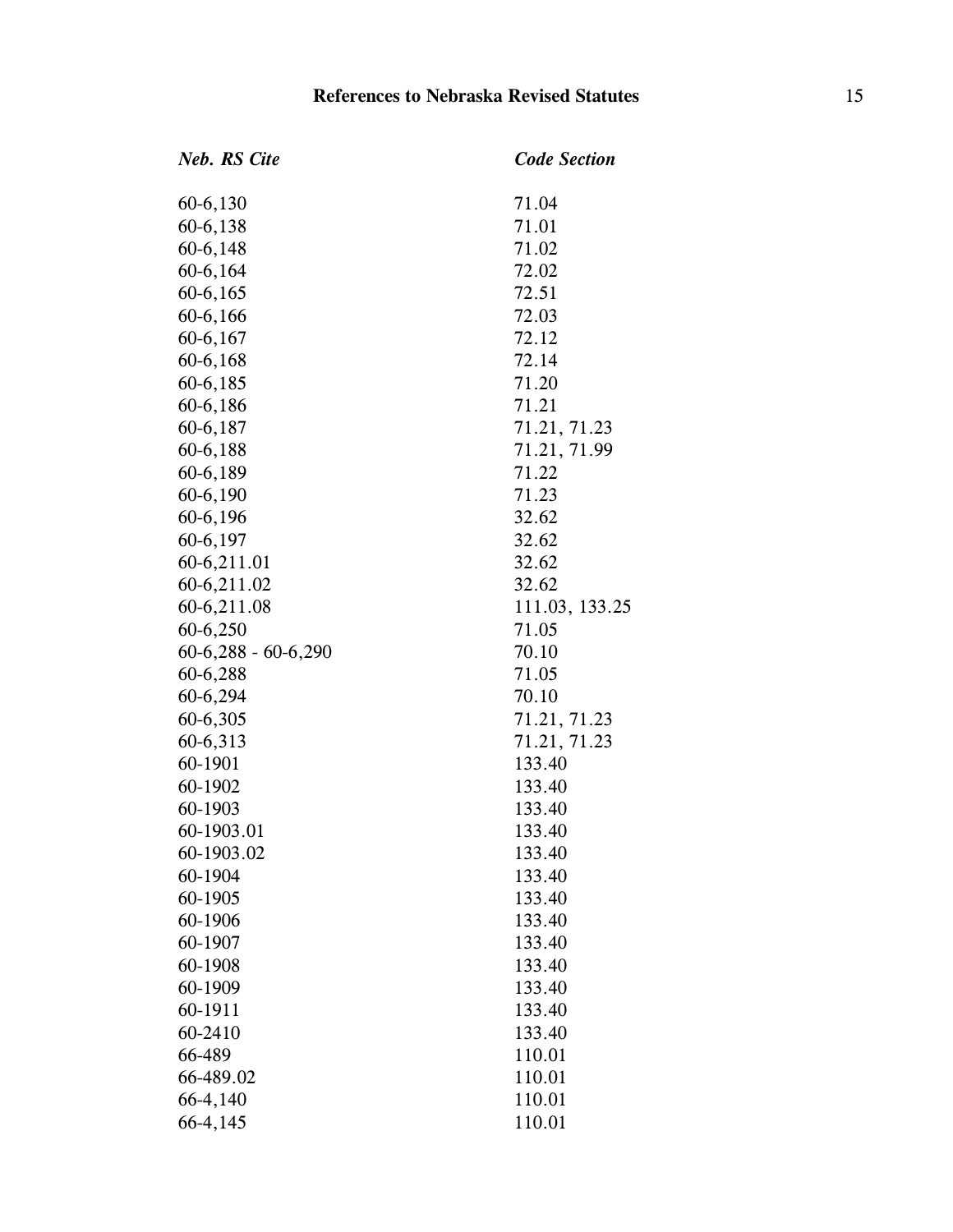| <b>Neb. RS Cite</b> | <b>Code Section</b> |
|---------------------|---------------------|
| 66-4,146            | 110.01              |
| 70-624.04           | 33.46               |
| 70-1601             | 50.01               |
| 70-1601 - 70-1615   | 50.03               |
| 70-1602             | 50.02               |
| 70-1605             | 50.02               |
| 70-1606             | 50.02               |
| 70-1609             | 50.02               |
| 70-1615             | 50.02               |
| 71-1637             | 35.48               |
| 71-4401             | 93.20               |
| 71-4402             | 93.21               |
| 71-4404             | 93.21               |
| 71-4405             | 93.21               |
| 71-4406             | 93.22               |
| 71-4407             | 93.23               |
| 71-4408             | 93.09, 93.24        |
| 71-4410             | 93.26               |
| 71-4411             | 93.24               |
| 71-4412             | 93.26               |
| 71-4603             | 133.40              |
| Ch. 72, art. 14     | 92.31               |
| 73-101 et seq.      | 35.03               |
| 76-704 - 76-724     | 90.17               |
| 77-1601             | 35.50               |
| 77-1601.02          | 35.50               |
| 77-1606             | 35.48, 35.50        |
| 77-1702             | 35.14               |
| 77-1725.01          | 150.38              |
| 77-2201             | 31.05               |
| 77-2201 - 77-2215   | 31.05               |
| 77-2202             | 31.05               |
| 77-2209             | 31.05               |
| 77-2210             | 31.05               |
| 77-2212             | 31.05               |
| 77-2337             | 35.08               |
| 77-2341             | 35.11               |
| 77-2362             | 35.09               |
| 77-2363             | 35.09               |
| 77-2364             | 35.09               |
| 77-2365.01          | 35.09               |
| 77-2366             | 35.09               |